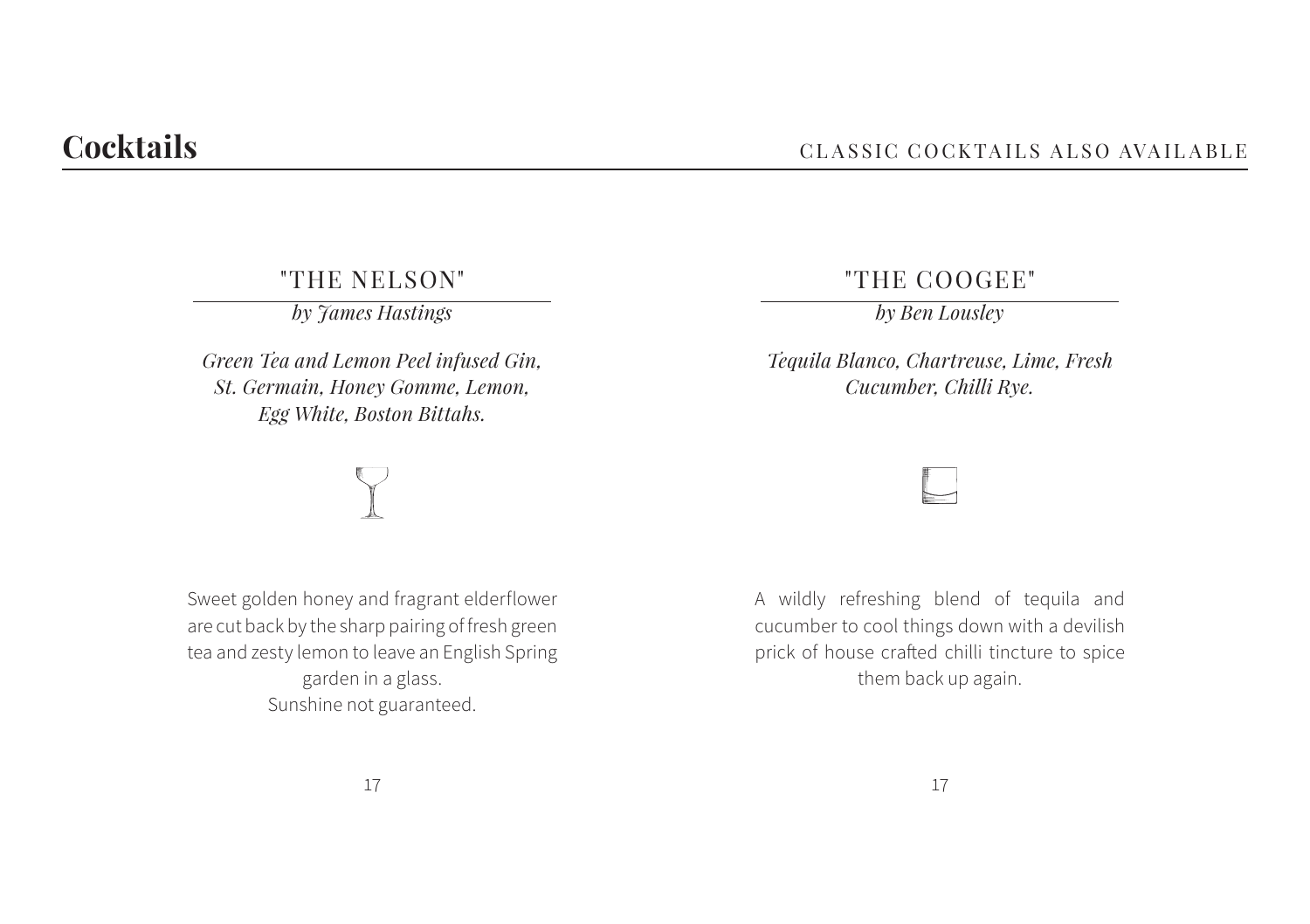## OLEO TODDY

*Choice of Brandy or Whisky, 10 day Oleo-Saccharum, Lemon, Toasted Barley Syrup, Peach Bitters.*

## SIX SPICE SOUR

*Rye Whisky, Six Spice Syrup, Amaro Montenegro, Lemon, Egg White.*

Oleo-Saccharum rested for ten days to extract concentrated orange oils warmed with subtle peach, citrus and toasted barley. Certain to quell winter's bite.

> Brandy 16 Whisky 18



Mellow and inviting, rye whiskey is awoken by our own syrup of spices and Amaro Montenegro for a wintery take on the classic Whisky Sour.

16